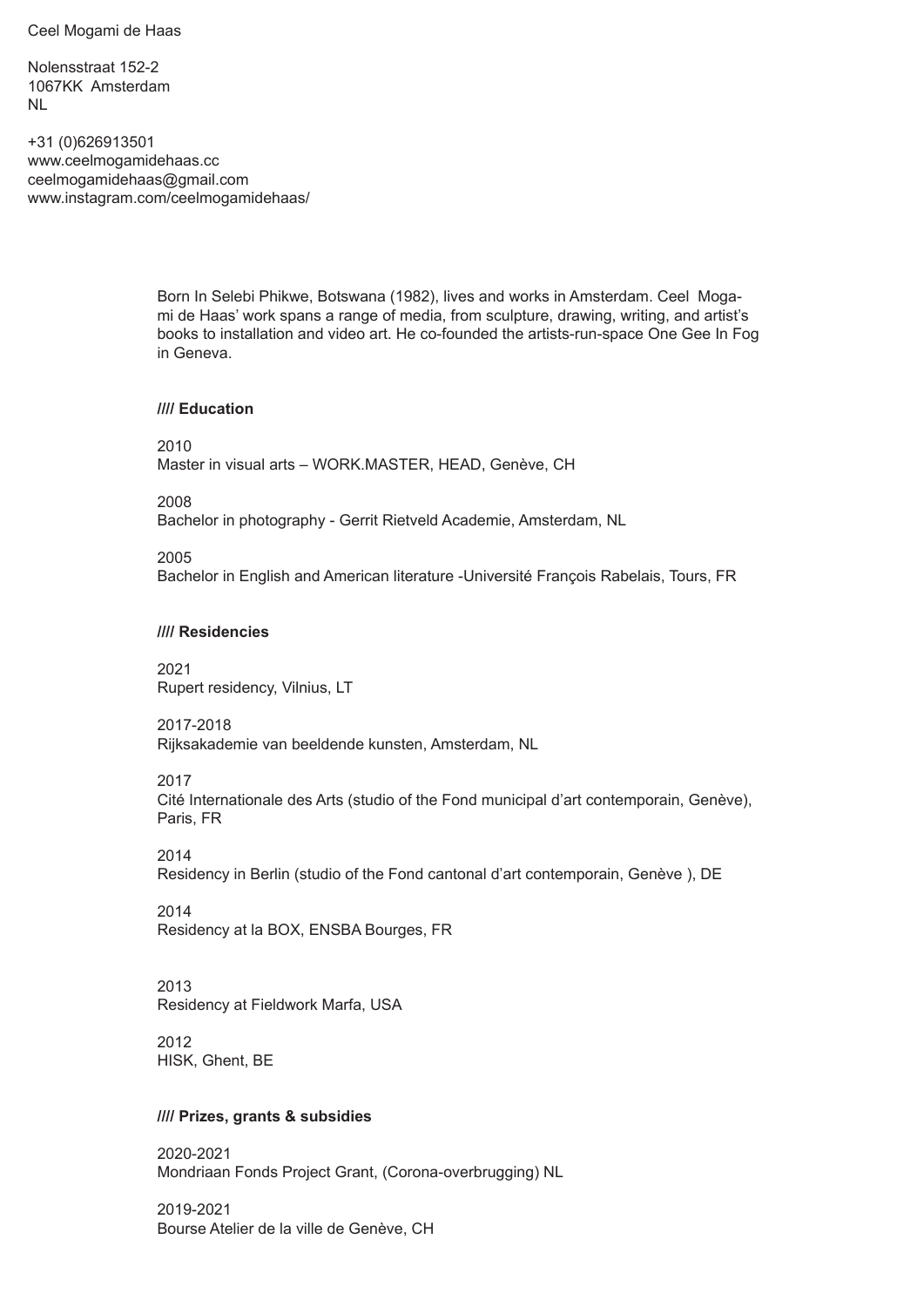2018 Scholarship Prins Bernhard Cultuurfonds, NL Scholarship Pro Helvetia, CH

2017

Grant fondation Simón I. Patiño, CH Scholarship Pro Helvetia, CH Prix Hirzel, Fondation Gertrude Hizel, CH

2015

Swiss art awards (shortlisted), CH Bourses des fonds Berthoud, Lissignol-Chevalier, Galland (shortlisted), CH

2014

Grant from the city of Geneva (FMAC), CH Grant from the Canton of Geneva (FCAC), CH

2013

Atelier pour plasticien Fonds municipal d'art contemporain, Genève, CH

2011

Swiss art awards laureate , CH Bourses déliées, Grant for the graduates of the HEAD, CH Bourses des fonds Berthoud, Lissignol-Chevalier, Galland (shortlisted), CH

# **//// Exhibitions as artist (selection):**

2021 THENEVERENDINGSTORY, Le Shed, Rouen, FR Qalqalah, Kunsthalle Mulhouse, Mulhouse, FR

2020

Subject sitting in darkened room, Barbara Seiler, Zurich, CH The Populist, Martin van Zomeren, Amsterdam, NL Spare yank'd capstone, Bologna.cc, Amsterdam, NL All At Sea, Clap Trap, Antwerp, BE In bad faith, Wells Project, London, UK Qalqalah, CRAC OCCITANIE, Sète, FR

2019

Lore of Gilgamesh, De Apotheek, Amsterdam, NL I am stuck, very much, because of a missing page, Seager, London, UK Some Things to Talk About, SIGN, Groningen, NL Caniche in Space - (Un)building stories, IFAL Casa de Francia, Mexico City, MX Interface, Martin Van Zomeren, Amsterdam, NL Mouth Mouth, Bikini, Basel, CH Solid Arid Splendid, Binz 39 Zürich, CH De Dingen De Baas #2, Extrapool, Nijmegen, NL

# 2018

I hunt among stones, solo exhibition, Galerie Juliette Jongma, Amsterdam, NL Meeting the Universe Halfway in KIT – Kunst im Tunnel, Düsseldorf, DE C'est donc un amoureux qui parle et qui dit:, Société des arts, Genève, CH The-Merry-Go-Round, group exhibition, Galerie Juliette Jongma, Amsterdam, NL

2017

Procuration #2, Médiathèque du FMAC, Genève, CH From Concrete to Liquid, Centre d'art contemporain, Genève, CH

2016

Les Incessants, Villa du parc Annemasse: Centre d'art contemporain, Annemasse, FR